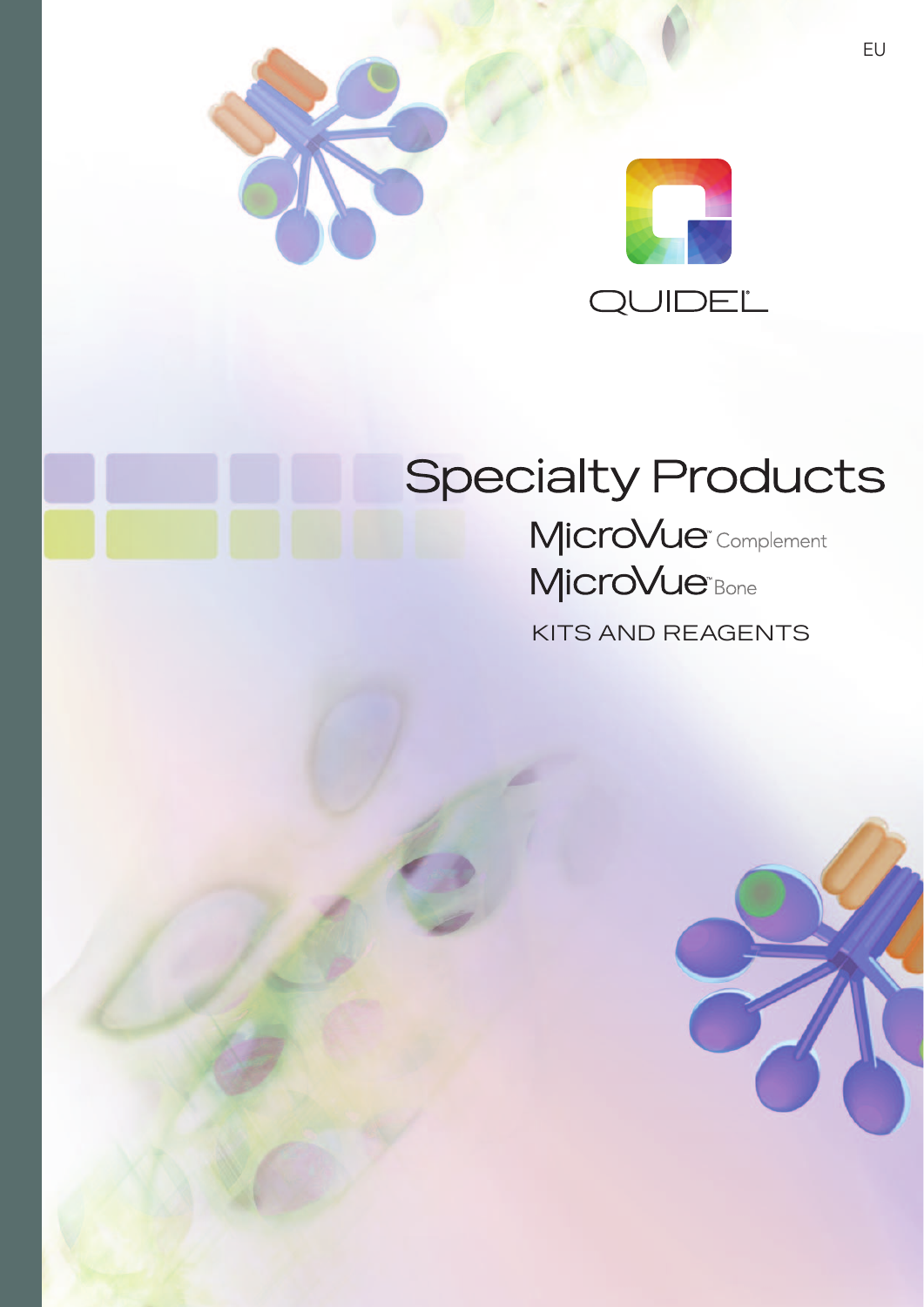**Quidel** is a leading manufacturer of diagnostic healthcare solutions serving to enhance the health and well-being of people around the globe through the development of diagnostic solutions that can lead to improved patient outcomes and provide economic benefits to the healthcare system.

Our product base and technology platforms have continued to expand through internal development and acquisitions of other products and technologies allowing for a core competency that includes:

- **Immuno and molecular assay development**
- Automated manufacturing lateral flow (LF) technologies
- Direct fluorescent antibodies (DFA) production
- Monoclonal antibody characterization

Quidel Specialty Products is the option for all your research, biosafety, and cytotoxicity testing needs. Quidel MicroVue products are a well-established name in immune system monitoring, assays for the assessment of Complement activation, as well as biochemical bone markers. Quidel offers products to meet biosafety testing and Complement dependent cytotoxicity testing needs, such as normal human sera, cobra venom factor and Complement fragment assays. ELISA assays, depleted sera, proteins, monoclonal and polyclonal antibodies, antisera, antigens, controls, and special reagents are also available to round-out a comprehensive laboratory portfolio.

Quidel Specialty Products is the option for all your research, biosafety and cytotoxicity testing needs.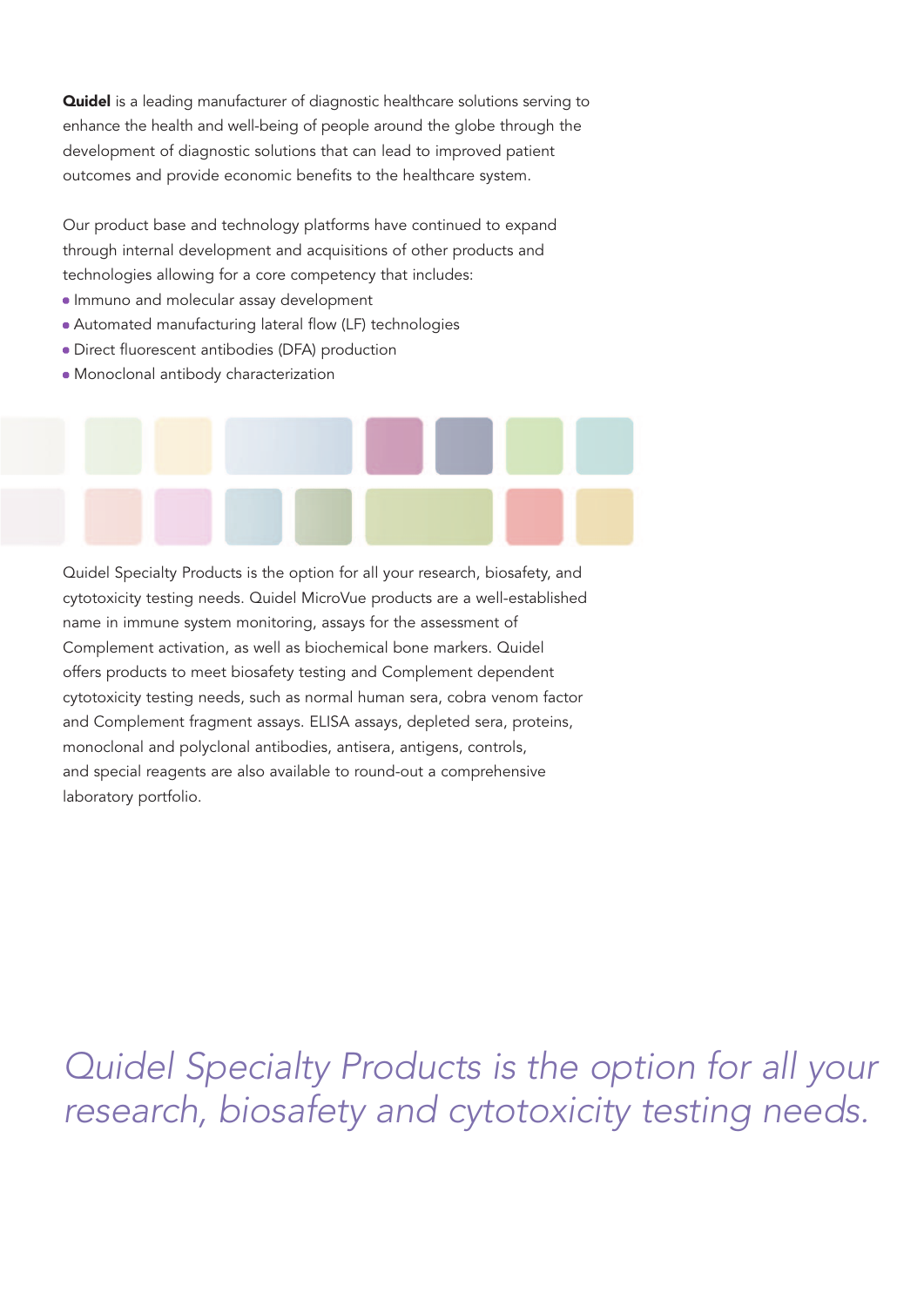## MicroVue<sup>®</sup> Complement Research to Rapids<sup>®</sup>

The Complement System consists of more than 50 fluid and membrane-bound proteins initiated via three primary pathways: the Classical, Alternative, and Lectin. These pathways mediate a set of activities including the initiation of inflammation, clearance of immune complexes, disruption of cell membranes, and regulation of the immune response. Deficiencies in the complement cascade can predispose individuals to infection, while conversely, the inflammation promoted by activation can lead to tissue damage, such as in ischemia reperfusion injury. It also plays a role in several autoimmune diseases including rheumatoid arthritis, SLE, and acute glomerulonephritis.

#### **DIAGNOSTIC EIA KITS**

For In Vitro Diagnostic Use

Diagnostic kits and controls for assessment of two types of circulating immune complexes (CIC), diagnosis of hereditary angioedema (HAE) and measurement of total classical pathway activity.

| Catalog # | Qty   | Description                        |
|-----------|-------|------------------------------------|
| A001 (CE) | 1 kit | MicroVue CIC-C1q EIA (Detection    |
|           |       | of C1q-binding circulating immune  |
|           |       | complexes)                         |
| A002 (CE) | 1 kit | MicroVue CIC-Raji Cell Replacement |
|           |       | <b>EIA</b> (Detection of C3d-bound |
|           |       | circulating immune complexes)      |
| A013 (CE) | 1 set | <b>MicroVue CIC-C1q Controls</b>   |
| A018 (CE) | 1 kit | MicroVue CH50 Eq EIA (Classical    |
|           |       | complement pathway activity)       |
| A027 (CE) | 1 kit | MicroVue Bb Plus Fragment EIA      |
| A037 (CE) | 1 kit | MicroVue C1-Inhibitor Plus EIA     |
|           |       | (Functional C1-Inhibitor levels)   |

All MicroVue Complement IVD products are also CE marked.

#### **COMPLEMENT MULTIPLEX KITS**

For determination of key complement analytes in plasma and serum. Includes custom kits for ondemand customer solution.

| Catalog # | Qty   | <b>Description</b>                         |
|-----------|-------|--------------------------------------------|
| A900      | 1 kit | Complement Multiplex (Ba, Bb, C3a,         |
|           |       | C4a, C5a, SC5b-9, Factor H, Factor I)*     |
| A903      | 1 kit | <b>Complement Multiplex Custom 3-plex*</b> |
| A904      | 1 kit | <b>Complement Multiplex Custom 4-plex*</b> |
| A905      | 1 kit | <b>Complement Multiplex Custom 5-plex*</b> |
| A906      | 1 kit | Complement Multiplex Custom 6-plex*        |
| A907      | 1 kit | Complement Multiplex Custom 7-plex*        |
| A908      | 1 kit | Complement Multiplex Custom 8-plex*        |
| A950      | 1 set | <b>Complement Multiplex Calibrators</b>    |
|           |       | and Controls*                              |

\*For Research Use Only. Not for use in diagnostic procedures.

#### **EIA KITS FOR COMPLEMENT** ACTIVITATION ANALYSIS

These kits allow for the analysis of activation of key proteins and specific pathways of the complement system in serum, plasma, and other biological fluids.

| Catalog #     | Qty   | Description                        |  |  |  |
|---------------|-------|------------------------------------|--|--|--|
| A006<br>1 kit |       | MicroVue iC3b EIA*                 |  |  |  |
|               |       | (For C3 activation)                |  |  |  |
| A008 (CE)     | 1 kit | <b>MicroVue C4d Fragment EIA</b>   |  |  |  |
|               |       | (For C4 and classical pathway)     |  |  |  |
| A029 (CE)     | 1 kit | MicroVue SC5b-9 Plus EIA           |  |  |  |
|               |       | (For MAC assembly, TCC, C5 and     |  |  |  |
|               |       | terminal pathway activation)       |  |  |  |
| A025 (CE)     | 1 kit | MicroVue C5a EIA                   |  |  |  |
| A032 (CE)     | 1 kit | MicroVue C <sub>3</sub> a Plus EIA |  |  |  |
|               |       | (For C3 activation)                |  |  |  |
| A034 (CE)     | 1 kit | MicroVue Ba Fragment EIA           |  |  |  |
| A036 (CE)     | 1 kit | MicroVue C4a Fragment EIA          |  |  |  |
| A040 (CE)     | 1 kit | MicroVue Factor H EIA              |  |  |  |
| A041          | 1 kit | MicroVue Factor I EIA*             |  |  |  |
| 20261         | 1 kit | <b>MicroVue Pan-Specific C3</b>    |  |  |  |
|               |       | Reagent Kit*                       |  |  |  |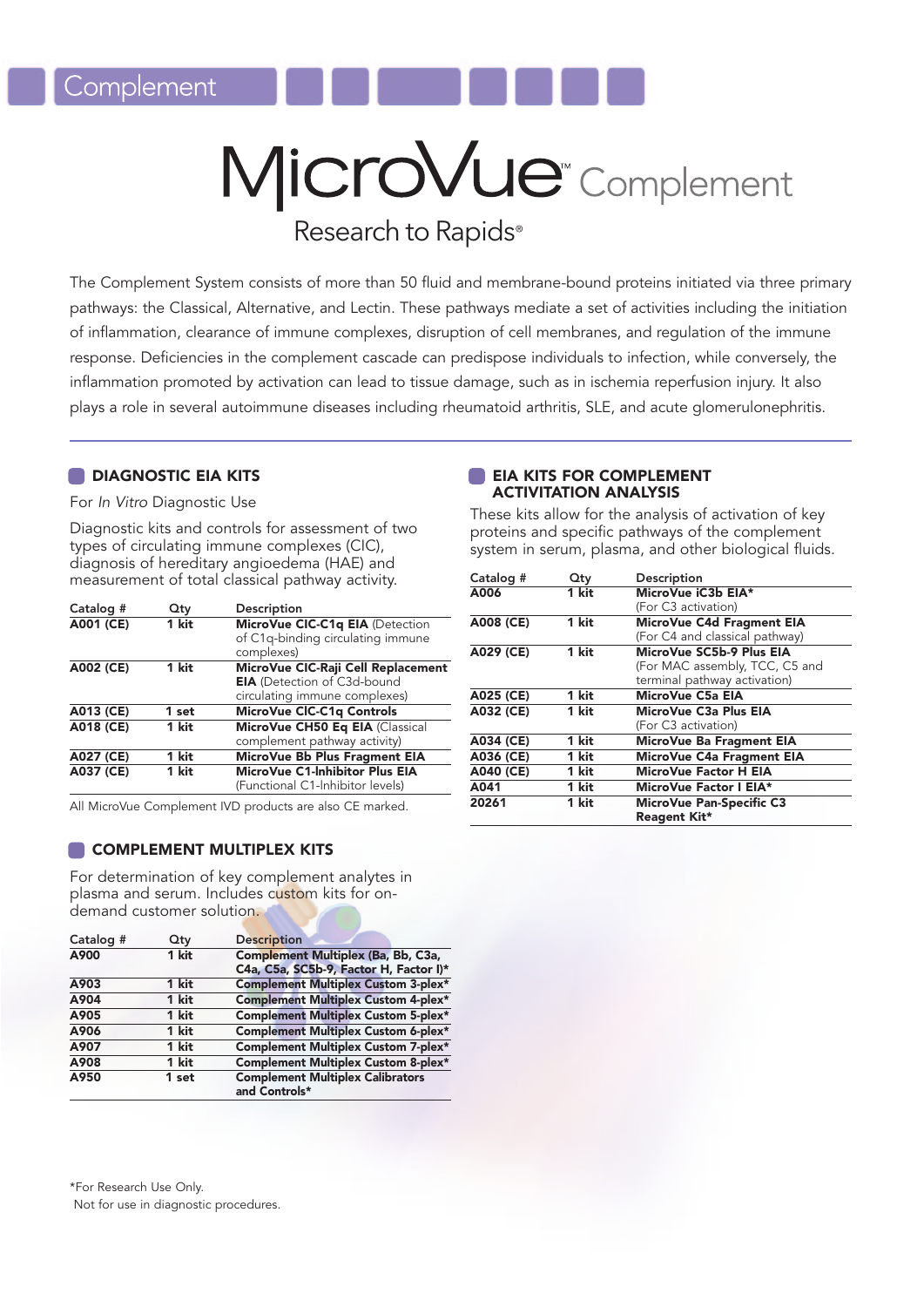#### SPECIAL COMPLEMENT REAGENTS

| Catalog # | Vol./Vial         | Description                        |
|-----------|-------------------|------------------------------------|
| A100      | 1.0 <sub>mL</sub> | Human Complement Standard††        |
|           |                   | (normal human serum)               |
| A111      | 1.0 <sub>mL</sub> | Normal Human Serum Complement      |
| A112      | $2.5$ mL          | Normal Human Serum Complement      |
| A113      | 5.0 <sub>mL</sub> | Normal Human Serum Complement      |
| A114      | $0.2$ mL          | Complement Activator (heat         |
|           |                   | aggregated gamma globulin)         |
| A119      | 5.0 mL            | Guinea Pig Serum Complement        |
| A121      | $2.0$ mL          | Guinea Pig Serum Complement        |
| A600      | 1.0 <sub>mq</sub> | CVF, Cobra Venom Factor (Naja naja |
|           |                   | kaouthia)†                         |
| A9576     | 25.0 mL           | Specimen Stabilizing Solution      |

†>350 units/vial

††The Human Complement Standard comes with a data sheet indicating the functional activity and antigen levels of each of the major complement proteins.

#### **NUMAN COMPLEMENT REAGENTS: PROTEINS**

#### For Research Use Only

Each complement protein has been tested for functional purity in standard hemolytic assays and for biochemical purity by SDS-PAGE. The concentration of each complement protein, except for Factor D and C3a, is approximately 1.0 mg/mL.

| Catalog # | Vol./Vial           | Description             |
|-----------|---------------------|-------------------------|
| A400      | $1.0$ mL            | $\overline{C1}$ qt      |
| A401      | 250 µL              | C <sub>3</sub>          |
| A402      | 250 µL              | $\overline{C4}$         |
| A403      | $250 \mu L$         | $\overline{C5}$         |
| A404      | 250 µL              | C6                      |
| A405      | $250 \mu L$         | $\overline{C7}$         |
| A406      | $250 \mu L$         | $\overline{C8}$         |
| A407      | 250 µL              | C9                      |
| A408      | $250 \mu L$         | Factor B                |
| A409      | 250 µL              | Factor D <sup>++</sup>  |
| A410      | 250 µL              | Factor H                |
| A411      | $250 \mu L$         | Factor I                |
| A412      | 250 µL              | Factor P                |
| A413      | $50 \mu L$          | C3b                     |
| A414      | $\overline{100}$ µL | C3a                     |
| A415      | 100 µL              | SC5b-9 Complex          |
| A416      | 250 µL              | <b>Bb</b>               |
| A417      | 250 µL              | C3c                     |
| A418      | $100 \mu L$         | C3d                     |
| A419      | 500 µL              | C4a                     |
| A420      | $500 \mu L$         | $\overline{\text{C5a}}$ |
| A422      | 100 µL              | Factor Ba               |
| A423      | 250 µL              | iC <sub>3</sub> b       |
| A424      | $250 \mu L$         | C1r Enzyme              |
| A425      | $250 \mu L$         | C1s Enzyme              |
| A426      | $1.0$ mL            | C1 Esterase Inhibitor   |
| A427      | 100 uL              | C <sub>2</sub>          |
| A428      | 250 µL              | C4b                     |

†In phosphate buffered saline containing 40% glycerol. ††The protein concentration for Factor D is 0.1 mg/mL.

#### **COMPLEMENT REAGENTS:** DEPLETED OR DEFICIENT SERA

#### For Research Use Only

Except for the C3-dpl, C3/C4-dpl and the C4-deficient guinea pig sera, a specific complement protein has been removed immunochemically from each depleted human serum reagent. Depleted sera are well suited for the detection and quantitation of hemolytically active complement proteins. Except for the specifically depleted component, the classical and alternative pathways are intact.

| Catalog # | Vol./Vial         | Description               |
|-----------|-------------------|---------------------------|
| A500      | 1.0 mL            | C <sub>2</sub> -dpl       |
| A501      | $1.0$ mL          | $C5$ -dpl                 |
| A502      | 1.0 mL            | C6-dpl                    |
| A503      | 1.0 <sub>mL</sub> | C7-dpl                    |
| A504      | 1.0 <sub>mL</sub> | $C8$ -dpl                 |
| A505      | 1.0 <sub>mL</sub> | C9-dpl                    |
| A506      | $1.0$ mL          | Factor B-dpl              |
| A507      | 1.0 <sub>mL</sub> | C4-deficient (guinea pig) |
| A508      | 1.0 <sub>mL</sub> | C <sub>3</sub> -dpl       |
| A509      | 1.0 mL            | $C1q^*$ -dpl              |
| A512      | 1.0 <sub>mL</sub> | Factor P-dpl              |
| A521      | 1.0 <sub>mL</sub> | $C3/C4$ -dpl              |
| A522      | 1.0 <sub>mL</sub> | C4-dpl                    |
| A523      | 1.0 mL            | Factor H-dpl              |
| A524      | 1.0 mL            | Factor I-dpl              |
| A525      | 1.0 <sub>mL</sub> | Factor D-dpl              |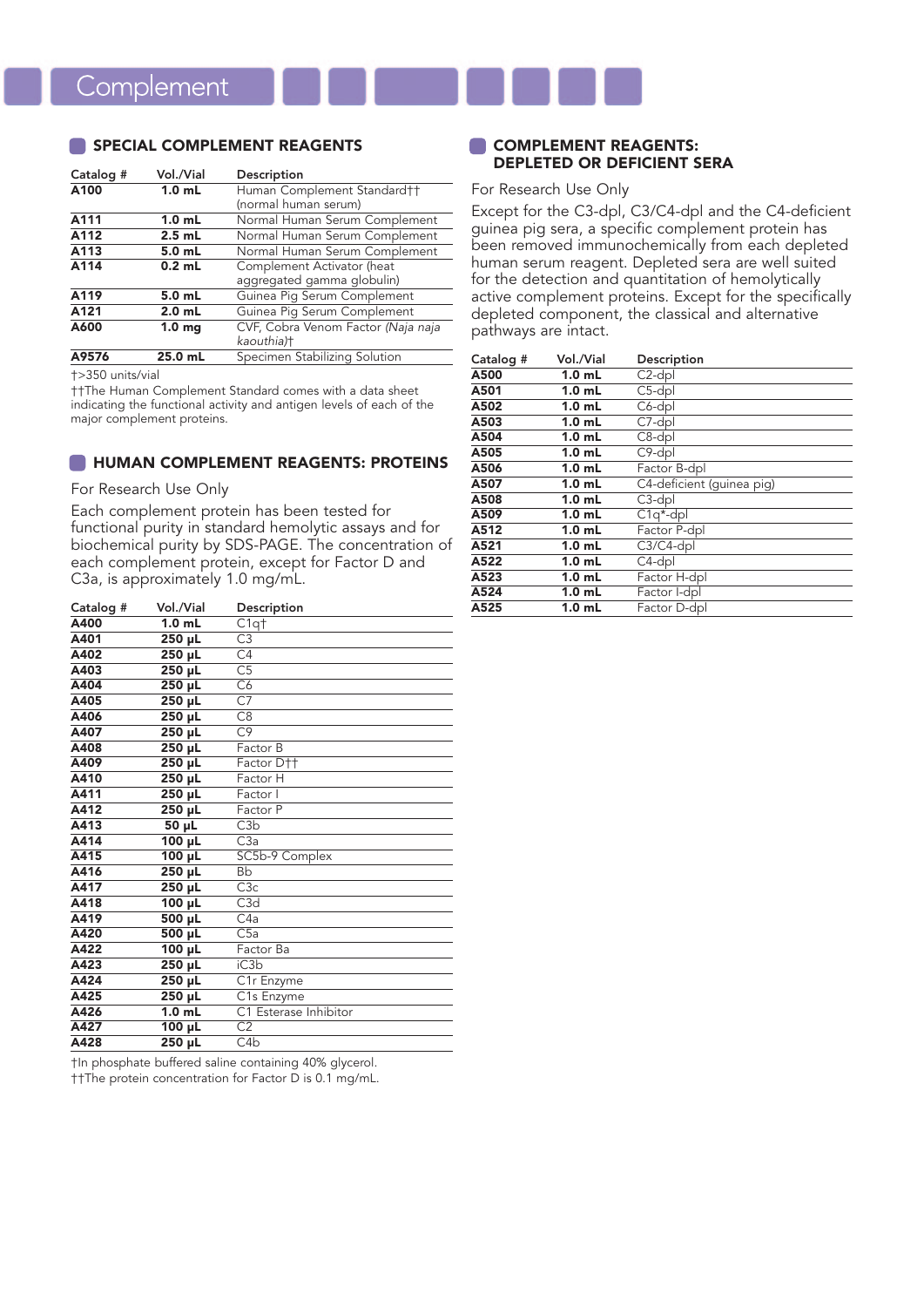#### **ENGINEER HUMAN COMPLEMENT REAGENTS: ANTISERA**

For Research Use Only

Quidel's complement antisera are raised in goats and are quality controlled for specificity by immunochemical analysis.

| Catalog # | Vol./Vial         | Description                 |
|-----------|-------------------|-----------------------------|
| A300      | $2.0$ mL          | Anti-human C1-Inhibitor     |
| A301      | $2.0$ mL          | Anti-human C1q              |
| A302      | $2.0$ mL          | Anti-human C1s              |
| A303      | 1.0 <sub>mL</sub> | Anti-human C2 (Ig Fraction) |
| A304      | $2.0$ mL          | Anti-human C3               |
| A305      | $2.0$ mL          | Anti-human C4               |
| A306      | $2.0$ mL          | Anti-human C5               |
| A307      | $2.0$ mL          | Anti-human C6               |
| A308      | $2.0$ mL          | Anti-human C7               |
| A309      | $2.0$ mL          | Anti-human C8               |
| A310      | $2.0$ mL          | Anti-human C9               |
| A311      | $2.0$ mL          | Anti-human Factor B         |
| A312      | $2.0$ mL          | Anti-human Factor H         |
| A313      | $2.0$ mL          | Anti-human Factor I         |
| A314      | 1.0 <sub>mL</sub> | Anti-human Factor D         |
| A315      | 1.0 <sub>mL</sub> | Anti-human C3a              |
| A316      | $1.0$ mL          | Anti-human C4a              |
| A317      | 250 µL            | Anti-human SC5b-9 (neo)     |
| A318      | 1.0 <sub>mL</sub> | Anti-human Factor P         |
| A319      | $1.0$ mL          | Anti-human Vitronectin      |
|           |                   |                             |

#### **BIOTINYLATED MONOCLONAL ANTIBODIES**

#### For Research Use Only

Each monoclonal antibody has been purified from ascites fluid and labeled with biotin. The protein concentration of each is approximately 0.2 mg/mL.

| Catalog # | Vol./Vial   | Description                    |
|-----------|-------------|--------------------------------|
| A700      | $250 \mu L$ | Anti-human C1q                 |
| A701      | 250 µL      | Anti-human C3c                 |
| A702      | 250 µL      | Anti-human C3d                 |
| A703      | $250 \mu L$ | Anti-human C4c                 |
| A704      | $250 \mu L$ | Anti-human C4d                 |
| A705      | $250 \mu L$ | Anti-human C5                  |
| A706      | $250 \mu L$ | Anti-human C6                  |
| A707      | 250 µL      | Anti-human C7                  |
| A708      | $250 \mu L$ | Anti-human C8                  |
| A709      | $250 \mu L$ | Anti-human C9                  |
| A710      | $250 \mu L$ | Anti-human iC3b (neoantigen)   |
| A711      | $250 \mu L$ | Anti-human SC5b-9 (neoantigen) |
| A712      | $250 \mu L$ | Anti-human Factor B (Bb)       |

#### **EXPLOREMENT REAGENTS:** MONOCLONAL ANTIBODIES

For Research Use Only

Each monoclonal antibody has been purified from mouse ascites fluid and tested for purity by SDS-PAGE. The protein concentration of each is approximately 1 mg/mL.

| Catalog # | Vol./Vial   | Description                        |
|-----------|-------------|------------------------------------|
| A201      | 100 µL      | Anti-human C1q                     |
| A203      | 100 µL      | Anti-human C3a                     |
| A205      | $100 \mu L$ | Anti-human C3 (C3c)                |
| A207      | 100 µL      | Anti-human C3 (C3d)                |
| A209      | 100 µL      | Anti-human iC3b (neoantigen)       |
| A211      | 100 µL      | Anti-human C4 (C4c)                |
| A213      | 100 µL      | Anti-human C4 (C4d)                |
| A215      | $100 \mu L$ | Anti-human C4 binding protein      |
| A217      | 100 µL      | Anti-human C5                      |
| A219      | $100 \mu L$ | Anti-human C6                      |
| A221      | 100 µL      | Anti-human C7                      |
| A223      | $100 \mu L$ | Anti-human C9                      |
| A225      | $100 \mu L$ | Anti-human Factor B (Ba)           |
| A227      | 100 µL      | Anti-human Factor B (Bb)           |
| A229      | $100 \mu L$ | Anti-human Factor H#1              |
| A231      | 100 µL      | Anti-human Factor I#2              |
| A233      | 100 µL      | Anti-human Factor P#1              |
| A235      | $100 \mu L$ | Anti-human Factor P#2              |
| A237      | $100 \mu L$ | Anti-human S-Protein (vitronectin) |
| A239      | 100 µL      | Anti-human SC5b-9 (TCC neoantigen) |
| A241      | $100 \mu L$ | Anti-human Clusterin               |
|           |             | (SP40, 40 andApo J)                |
| A247      | $100 \mu L$ | Anti-human Factor I#1              |
| A249      | 100 µL      | Anti-human C8                      |
| A250      | $100 \mu L$ | Anti-human C3d (neoantigen)        |
| A251      | $100 \mu L$ | Anti-human C4d (neoantigen)        |
| A252      | $100 \mu L$ | Anti-human Bb (neoantigen)         |
| A253      | $0.5$ mL    | Anti-human C4 (C4d)                |
| A254      | $100 \mu L$ | Anti-human Factor H#2              |
| A255      | 100 µL      | Anti-human Factor H#3              |

#### CUSTOM PRODUCTS

For more information about customized or noncatalog product possibilities, please contact Quidel or your local representative.

For services outside the U.S., please contact your local distributor. Additional information about our products and our distributors can be found on our website at quidel.com.

For information on specific products and their applications, please contact Quidel Technical Support at 858.552.1100, or at technicalsupport@quidel.com, Monday through Friday, from 8:00 a.m. to 5:00 p.m., Eastern Time.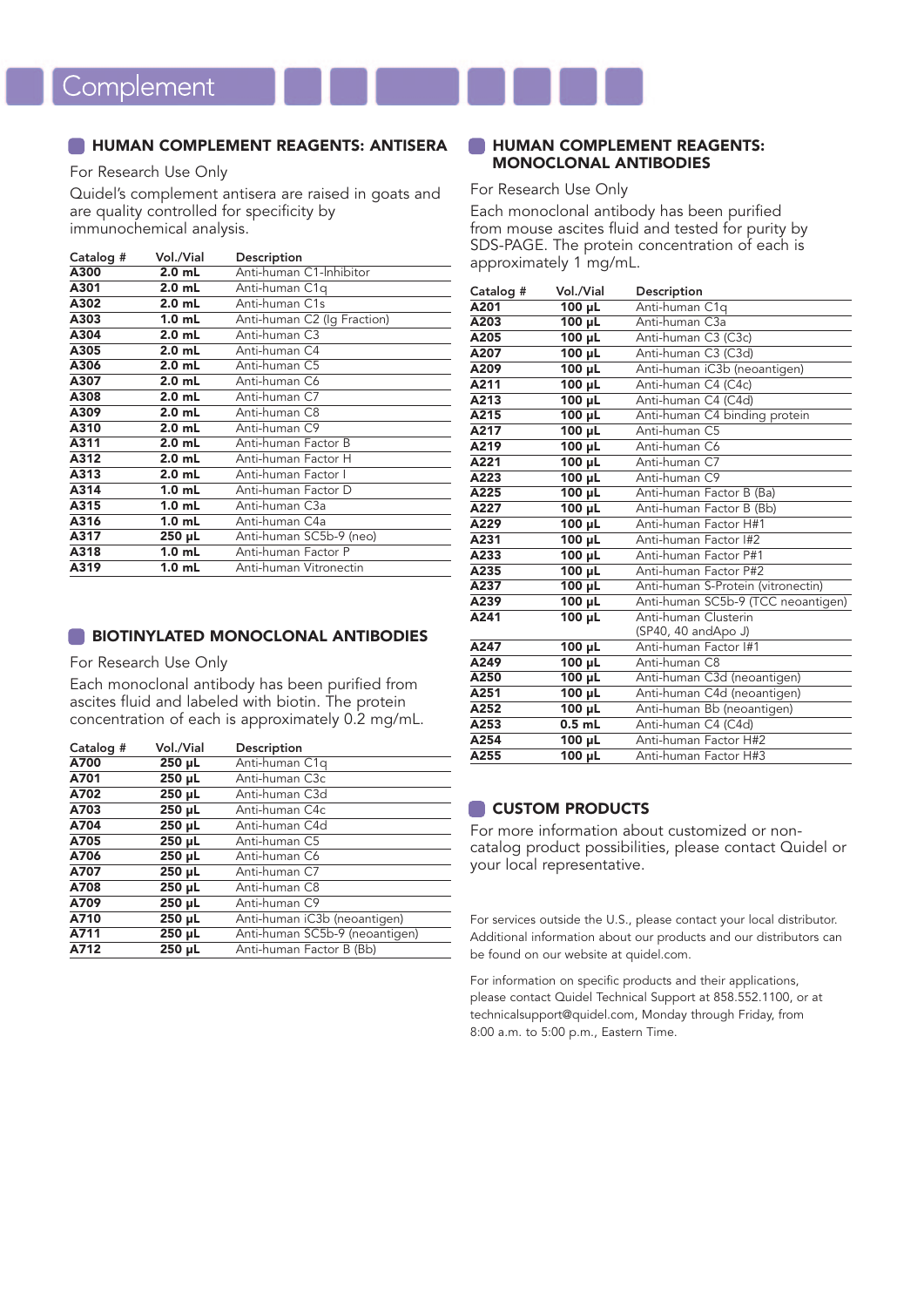|                                        | CIC-C1q                           | <b>CIC-Raji</b>                                        | <b>C1-INH Plus</b>                      | CH50 Eq                                 | <b>Bb Plus</b>                             | <b>Ba</b>                                       | C4d                                        | <b>C3a Plus</b>                              | <b>SC5b-9 Plus</b>                                     | C5a                                                    | C4a                                      | <b>Factor H</b>                 | Pan-Specific C3                               | iC <sub>3</sub> b                              | <b>Factor I</b>                 |
|----------------------------------------|-----------------------------------|--------------------------------------------------------|-----------------------------------------|-----------------------------------------|--------------------------------------------|-------------------------------------------------|--------------------------------------------|----------------------------------------------|--------------------------------------------------------|--------------------------------------------------------|------------------------------------------|---------------------------------|-----------------------------------------------|------------------------------------------------|---------------------------------|
|                                        | <b>IVD</b>                        | <b>IVD</b>                                             | <b>IVD</b>                              | <b>IVD</b>                              | <b>IVD</b>                                 | <b>IVD</b>                                      | <b>IVD</b>                                 | <b>IVD</b>                                   | <b>IVD</b>                                             | <b>IVD</b>                                             | <b>IVD</b>                               | <b>IVD</b>                      | <b>RUO</b>                                    | <b>RUO</b>                                     | <b>RUO</b>                      |
| <b>Marker</b>                          | Circulating Immune<br>Complex-C1q | Circulating Immune<br>Complex-Raji Cell<br>Replacement | Functional C1-Inhibitor<br>Protein      | CH <sub>50</sub>                        | <b>Bb Fragment</b>                         | Ba Fragment                                     | C4d Fragment                               | C <sub>3</sub> a Fragment<br>(Anaphylatoxin) | $SC5b-9$                                               | C5a Fragment<br>(Anaphylatoxin)                        | C4a Fragment<br>(Anaphylatoxin)          | Factor H                        | Depletion of C3                               | iC3b Fragment                                  | Factor I                        |
| Cat. No.                               | A001 (CE)                         | A002 (CE)                                              | A037 (CE)                               | A018 (CE)                               | A027 (CE)                                  | A034 (CE)                                       | A008 (CE)                                  | A032 (CE)                                    | A029 (CE)                                              | A025 (CE)                                              | A036 (CE)                                | A040 (CE)                       | 20261                                         | A006                                           | A041                            |
| <b>Tests Per Kit</b>                   | 96 wells                          | 96 wells                                               | 96 wells                                | 96 wells                                | 96 wells                                   | 96 wells                                        | 96 wells                                   | 96 wells                                     | 96 wells                                               | 96 wells                                               | 96 wells                                 | 96 wells                        | 96 wells                                      | 96 wells                                       | 96 wells                        |
| Specimen Volume                        | Serum/EDTA Plasma<br>$10 \mu L$   | Serum/Plasma<br>$10 \mu L$                             | Serum/EDTA Plasma<br>$10 \mu L$         | Serum 14 µL                             | Serum 25 µL<br>EDTA Plasma 50 µL           | Serum 10 µL<br>EDTA Plasma 25 µL<br>Urine 10 µL | Serum/EDTA Plasma<br>$10 \mu L$            | Serum/EDTA Plasma<br>$10 \mu L$              | Serum 10 µL<br><b>EDTA</b> or Citrated<br>Plasma 50 µL | Serum 10 µL<br><b>EDTA</b> or Citrated<br>Plasma 20 µL | Serum/EDTA Plasma<br>$10 \mu L$          | Serum/EDTA Plasma<br>$10 \mu L$ | Serum/Plasma<br>$20 \mu L$                    | Serum/EDTA or<br>Heparin Plasma<br>$100 \mu L$ | Serum/EDTA Plasma<br>$10 \mu L$ |
| <b>Limit of Detection</b>              | $1.0 \mu$ g Eq/mL                 | $4.0 \mu$ g Eq/mL                                      | NA                                      | NA                                      | $0.018 \mu g/mL$                           | $0.011$ ng/mL                                   | $0.001 \,\mu g/L$                          | $0.012$ ng/mL                                | $3.7 \text{ ng/mL}$                                    | $0.01$ ng/mL                                           | $0.29$ ng/mL                             | 3.155 ng/mL                     | <b>NA</b>                                     | NA                                             | $0.5$ ng/mL                     |
| Lower Limit of<br>Quantitation         | NA                                | <b>NA</b>                                              | NA                                      | NA                                      | $0.033 \mu g/mL$                           | $0.033$ ng/mL                                   | $0.022 \mu g/L$                            | $0.023$ ng/mL                                | 8.8 ng/mL                                              | $0.05$ ng/mL                                           | $5.0$ ng/mL                              | 4.64 ng/mL                      | <b>NA</b>                                     | NA                                             | $1.6$ ng/mL                     |
| Upper Limit of<br>Quantitation         | <b>NA</b>                         | <b>NA</b>                                              | NA                                      | <b>NA</b>                               | $0.836 \mu$ g/mL                           | 3.239 ng/mL                                     | <b>NA</b>                                  | 2.531 ng/mL                                  | NA                                                     | <b>NA</b>                                              | $61$ ng/mL                               | 521 ng/mL                       | <b>NA</b>                                     | <b>NA</b>                                      | 82.1 ng/mL                      |
| <b>Intra-Assay</b><br>Variation $(CV)$ | $0.1 - 3.2%$                      | $3 - 9%$                                               | $3.3 - 5.4%$                            | $3.2 - 4.5%$                            | $2.4 - 4.0%$                               | $2.2 - 3.3%$                                    | $6.1 - 9.7%$                               | $4.5 - 5.3%$                                 | $1.6 - 6.8%$                                           | $3.5 - 3.9%$                                           | $3.7 - 4.3%$                             | $4.1 - 5.2%$                    | <b>NA</b>                                     | <b>NA</b>                                      | 2.9%                            |
| Inter-Assay<br>Variation (CV)          | $0.3 - 3.9%$                      | $4 - 30%$                                              | 5.7-10%                                 | 5.4-8.7%                                | $6.2 - 9.1%$                               | $2.4 - 8.1%$                                    | 8.5-11.2%                                  | 5.9-19.6%                                    | $5.0 - 13.1%$                                          | $7.1 - 13%$                                            | $4.0 - 4.4%$                             | $9.0 - 9.7%$                    | <b>NA</b>                                     | NA                                             | 5.4%                            |
| Animal<br>Crossreactivity <sup>t</sup> | Am, Cm,<br>Rm, B                  | None                                                   | Rm, B                                   | Cm                                      | P, Cm, Rm                                  | Am, Cm,<br>Rm, D                                | $\overline{B}$                             | Am, Cm, Rm                                   | Rm, B, Cm,<br>Rb, Am, Pm                               | None                                                   | Am, Cm, Rm                               | None                            | Bv, Ck, D, Gp,<br>P, H, Mp, Rb,<br>R, S, T, M | None                                           | None                            |
| No. of Standards                       | $\mathbf{3}$                      | $\overline{5}$                                         | $\overline{5}$                          | 5 <sup>5</sup>                          | 5 <sup>5</sup>                             | 5 <sup>5</sup>                                  | $\overline{5}$                             | $\overline{5}$                               | $5^{\circ}$                                            | $5^{\circ}$                                            | $\overline{5}$                           | 5                               | $\Omega$                                      | $\mathcal{L}$                                  | 5                               |
| No. of Controls                        | $\overline{0}$                    | 2                                                      | 2                                       | $\overline{2}$                          | $\overline{2}$                             | 2                                               | $\overline{\phantom{a}}$                   | 2                                            | $\overline{2}$                                         | 2                                                      | 2                                        | $\overline{2}$                  | $\mathbf{1}$                                  |                                                | 2                               |
| <b>Total Assay Time</b>                | $2.5$ hrs                         | $2.5$ hrs                                              | 2 hrs                                   | 3.5hrs                                  | $1.5$ hrs                                  | 2.5 hrs                                         | $1.5$ hrs                                  | $2.5$ hrs                                    | 2 hrs                                                  | 2.5 hrs                                                | 2.5 hrs                                  | $2.5$ hrs                       | 3 hrs                                         | $1.5$ hrs                                      | 2.5 hrs                         |
| <b>Sample Values</b>                   | Normal<br>$2.1 \mu g/Eq/mL$       | <b>Normal</b><br>$5.0 \,\mu$ g Eq/mL                   | <b>Normal</b><br>$\geq$ 68% mean normal | <b>Normal</b><br>133±54 CH50 U<br>Eg/mL | Serum<br>$0.0 - 7.6 \mu g/ml$              | Serum<br>436-3362 ng/mL                         | Serum<br>$1.2 - 8.0 \,\mu g/mL$            | Serum<br>71.0-589.2 ng/mL                    | None                                                   | Serum<br>13.4-179.2 ng/mL                              | Serum<br>20.9-4437.2 ng/mL               | None                            | None                                          | None                                           | None                            |
|                                        |                                   | SLE<br>15.8 µg Eq/mL                                   | Equivocal<br>41-67% mean normal         |                                         | <b>EDTA Plasma</b><br>$0.3 - 1.7 \mu g/mL$ | <b>EDTA Plasma</b><br>226-2153 ng/mL            | <b>EDTA Plasma</b><br>$0.7 - 6.3 \mu g/mL$ | <b>EDTA Plasma</b><br>33.8-268.1 ng/mL       |                                                        | <b>EDTA Plasma</b><br>$0.37 - 74.3$ ng/mL              | <b>EDTA Plasma</b><br>383.5-8168.2 ng/mL |                                 |                                               |                                                |                                 |
|                                        |                                   | <b>RA</b><br>$13.7 \mu$ g Eq/mL                        | Abnormal<br>≤40% mean normal            |                                         |                                            | Urine<br>$0.6 - 27.0$ ng/mL                     |                                            |                                              |                                                        |                                                        |                                          |                                 |                                               |                                                |                                 |

<mark>†Crossreactivity:</mark> (R) Rat, (M) Mouse, (Gp) Guinea Pig, (Rb) Rabbit, (Cm) Cynomolgous monkey, (Rm) Rhesus monkey, (B) Baboon, (P) Pig, (D) Dog, (S) Sheep, (G) Goat, (C) Cow, (H) Horse, (Ct) Cat, (Ck) Chicken, (Bv) Bovine,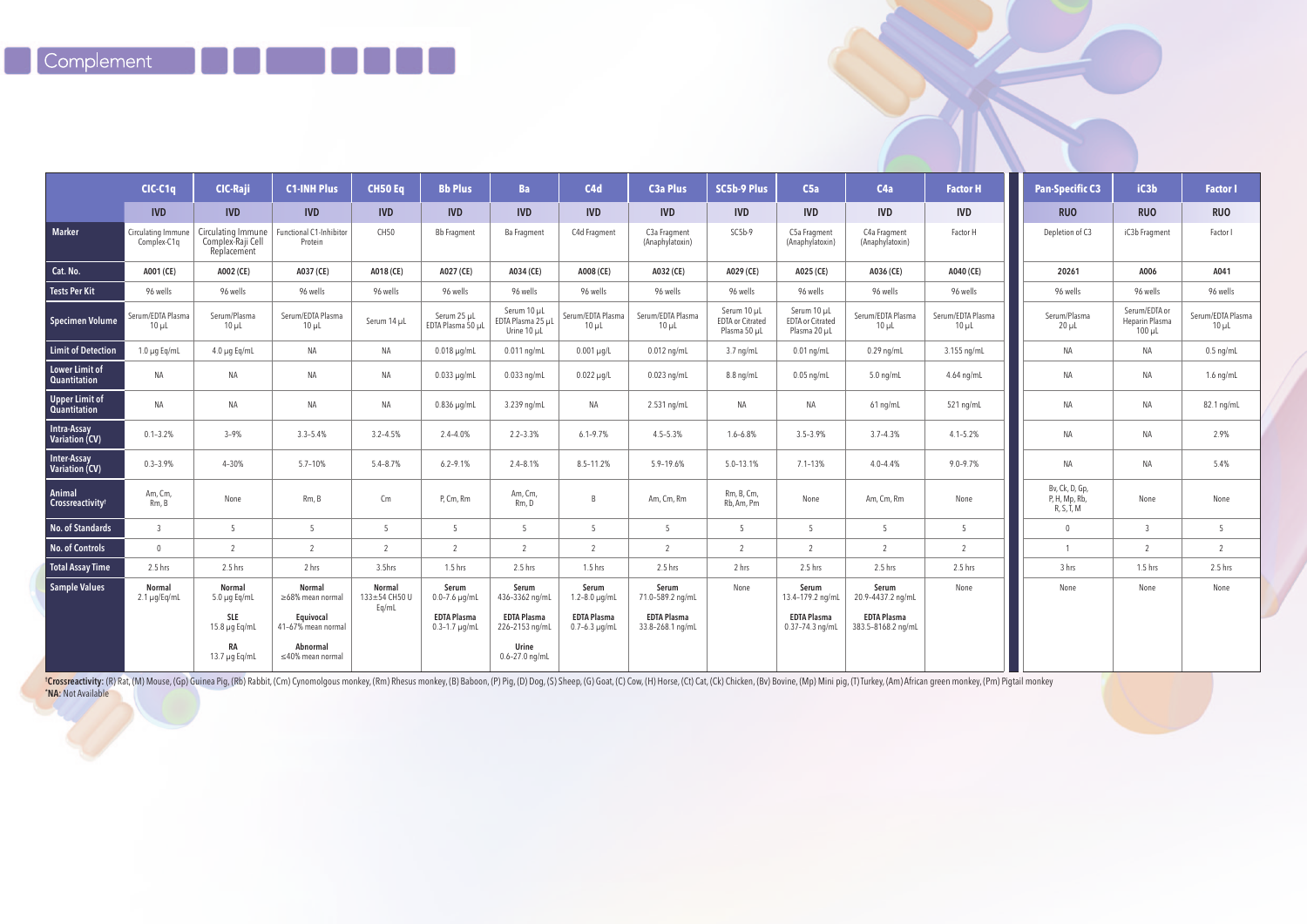# MicroVue<sup>®</sup>Bone

### Research to Rapids<sup>®</sup>

Biochemical markers of bone resorption and formation reflect the underlying process of bone turnover and may be useful in supplementing the information from bone mineral density (BMD) testing. Many studies have confirmed the importance of various biochemical bone markers both in clinical monitoring and assessment of patients at risk for osteoporosis and related diseases as well as in research into the nature of these states. Examples of specific serum and urine markers that reflect overall bone turnover include total pyridinolines, and free and total deoxypyridinolines, as well as newer markers like helical peptide. Formation markers include bone specific alkaline phosphatase, carboxyterminal propetide of Type 1 collagen (CICP, PICP) and osteocalcin.

The Specialty Products Group at Quidel manufactures a variety of enzyme immunoassays or biochemical markers of bone turnover that may be useful as independent predictors of fracture risk and rate of bone loss. Branded under the MicroVue name, additional information regarding the breadth of tools and reagents for bone health research can be found on our website.

#### **DIAGNOSTIC EIA KITS**

For In Vitro Diagnostic Use Diagnostic kits for assessment of bone/joint activity.

| Catalog # | Qtv   | Description                          |
|-----------|-------|--------------------------------------|
| 8002 (CE) | 1 kit | MicroVue Osteocalcin EIA Osteocalcin |
|           |       | (intact)                             |
| 8003 (CE) | 1 kit | <b>MicroVue CICP EIA C-Terminal</b>  |
|           |       | Propeptide of type I Collagen        |
| 8007 (CE) | 1 kit | MicroVue DPD EIA Deoxypyridinoline   |
|           |       | crosslinks (urine)                   |
| 8010 (CE) | 1 kit | MicroVue PYD EIA                     |
|           |       | Pyridinium crosslinks (urine)        |
| 8012 (CE) | 1 kit | MicroVue BAP EIA Bone                |
|           |       | Alkaline Phosphatase                 |
| 8036 (CE) | 1 kit | MicroVue TRAP5b EIA                  |
|           |       | Tartrate-resistant acid phosphatase  |
|           |       | 5b (TRAcP5b)                         |
| 8046 (CE) | 1 kit | MicroVue 25-OH Vitamin D EIA Total   |
|           |       | 25-OH Vitamin D                      |

#### **EIA KITS FOR MARKERS OF DIABETES** AND OBESITY

#### For Research Use Only

These kits allow for the assessment of markers for diabetes and obesity.

| Catalog #     | <b>Description</b><br>Quantity |                                      |  |  |  |
|---------------|--------------------------------|--------------------------------------|--|--|--|
| <b>TE1011</b> | 1 kit                          | <b>Human Intact Proinsulin ELISA</b> |  |  |  |
|               |                                | Proinsulin (intact)                  |  |  |  |
| <b>TE1016</b> | 1 kit                          | Human Leptin ELISA Leptin            |  |  |  |
| <b>TE1014</b> | 1 kit                          | <b>Total Human Adiponectin ELISA</b> |  |  |  |
|               |                                | Adiponectin (total)                  |  |  |  |
|               |                                |                                      |  |  |  |

#### **EIA KITS FOR MARKERS OF BONE AND** TISSUE REMODELING

#### For Research Use Only

These kits allow for the analysis of bone markers and tissue remodeling in serum, plasma and other biological fluids.

| Catalog #            | Qty   | <b>Description</b>                                            |
|----------------------|-------|---------------------------------------------------------------|
| 8009                 | 1 kit | <b>MicroVue Creatinine EIA</b>                                |
| 8019                 | 1 kit | MicroVue Serum PYD EIA Pyridinoline<br>crosslinks (serum)     |
| 8020                 | 1 kit | MicroVue YKL-40 EIA YKL-40                                    |
| 8050                 | 1 kit | MicroVue Klotho EIA                                           |
| <b>TE1023HS</b>      | 1 kit | <b>Human Sclerostin HS EIA</b><br>Sclerostin High Sensitivity |
| <b>TE1018-2</b>      | 1 kit | Human Hyaluronic Acid Plus ELISA<br>Hyaluronic Acid (HA)      |
|                      |       |                                                               |
| Catalog #            | Qty   | <b>Description</b>                                            |
| <b>Human</b>         |       |                                                               |
| 60-6600              | 1 kit | MicroVue Human Intact FGF-23 EIA                              |
| 60-6100              | 1 kit | MicroVue Human FGF-23 (C Term) EIA                            |
| 60-3000              | 1 kit | MicroVue Human Bioactive PTH<br>(1-84) EIA                    |
| 60-3100              | 1 kit | MicroVue Human PTH EIA                                        |
| 60-3900              | 1 kit | MicroVue High Sensitivity Human PTH<br>(1-34) EIA             |
| <b>Mouse and Rat</b> |       |                                                               |
| 60-6800              | 1 kit | MicroVue Mouse/Rat Intact FGF-23 EIA                          |
| 60-6300              | 1 kit | MicroVue Mouse FGF-23 (C Term) EIA                            |
| 60-2305              | 1 kit | MicroVue Mouse PTH 1-84 EIA                                   |
| 60-2700              | 1 kit | MicroVue Rat Bioactive Intact PTH EIA                         |
| 60-2500              | 1 kit | MicroVue Rat Intact PTH EIA                                   |
| 60-1305              | 1 kit | MicroVue Mouse Osteocalcin EIA                                |
| 60-1505              | 1 kit | MicroVue Rat Osteocalcin EIA                                  |
| Canine               |       |                                                               |
| 60-3800              | 1 kit | MicroVue Canine Intact PTH EIA                                |
|                      |       |                                                               |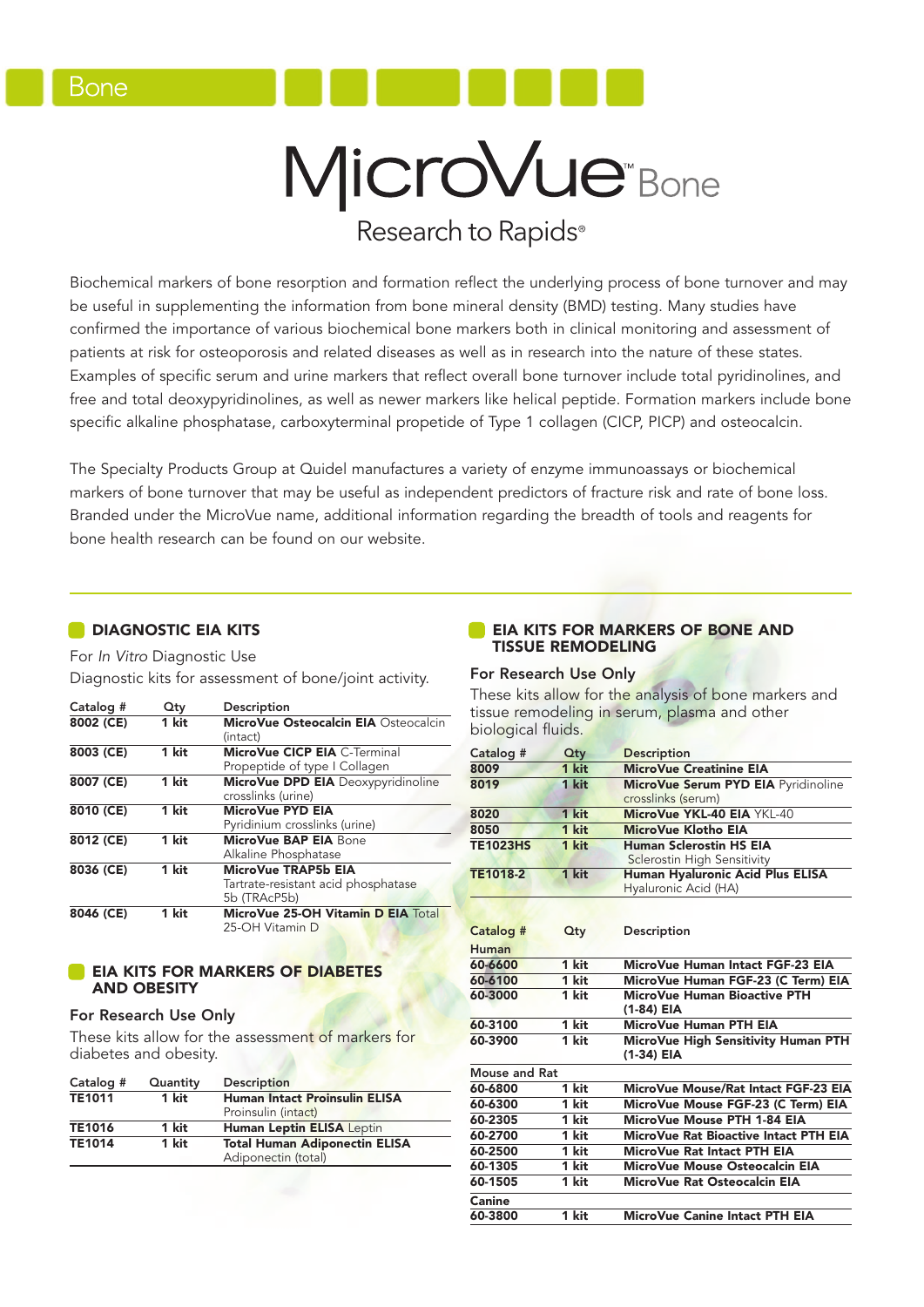#### **ANTIBODIES AND ANTIGENS**

| Catalog # | Quantity            | Description                    |
|-----------|---------------------|--------------------------------|
| 4751      | $0.1$ mL            | Anti-PINP #1+                  |
| 4752      | $0.1$ mL            | Anti-PINP #2+                  |
| 4753      | $0.1$ mL            | Anti-PINP #3+                  |
| 4754      | $0.1$ mL            | Anti-PINP #4+                  |
| 4817      | 0.1 <sub>mq</sub>   | Mouse Anti-CICP antibody       |
| 4807      | $0.02$ mg           | H-Dpd                          |
| 4811      | 0.1 <sub>mq</sub>   | Mouse Anti-Dpd antibody        |
| 4805      | $0.02$ mg           | H-Pyd                          |
| 4809      | 0.1 <sub>mg</sub>   | Mouse Anti-Pyd antibody        |
| 4813      | 0.1 <sub>mg</sub>   | Mouse Anti-YKL-40 antibody     |
| 4815      | 0.1 <sub>mg</sub>   | Rabbit Anti-YKL-40 antibody    |
| A442      | $25 \mu g$          | <b>YKL-40 Purified Protein</b> |
| 21-9158   | 0.1 <sub>mg</sub>   | Klotho Antibody (KL2)          |
| 21-9159   | 0.1 <sub>mg</sub>   | Klotho Antibody (KL1)          |
| 21-2310   | $100 \mu g$         | Mouse PTH Antibody (53-84)     |
| 21-2320   | $100 \mu g$         | Mouse PTH Antibody (1-12)      |
| 21-3010   | $100 \mu g$         | PTH Antibody (Center 39-84)    |
| 21-3020   | $100 \mu g$         | PTH Antibody (N-term)          |
| 21-3120   | $100 \mu g$         | PTH Antibody (13-34)           |
| 21-6110   | 100 µg              | FGF-23 Ab (C-term 186-206)     |
| 21-6120   | 100 µg              | FGF-23 Ab (C-term 225-244)     |
| 21-6310   | $100 \mu g$         | Mouse FGF-23 Ab (186-206)      |
| 21-6320   | $\overline{100}$ µg | Mouse FGF-23 Ab (225-244)      |
| 21-6610   | $0.1$ mL            | FGF-23 Ab (Monoclonal)         |
| 21-6810   | $100 \mu g$         | Mouse FGF-23 Ab (N-term)       |
| 21-6820   | 100 µg              | Mouse FGF-23 Ab (180-251)      |
|           |                     |                                |

#### **REAGENTS**

| Quantity                                  | Description                 |  |  |  |  |  |
|-------------------------------------------|-----------------------------|--|--|--|--|--|
|                                           |                             |  |  |  |  |  |
| $10 \text{ mL}$                           | Rat PTH Sample Diluent      |  |  |  |  |  |
| 10 mL                                     | Human PTH Sample Diluent    |  |  |  |  |  |
| 10 mL                                     | Human FGF-23 Sample Diluent |  |  |  |  |  |
| 30k MWCO Spinfilters<br>4935<br>$40/b$ aq |                             |  |  |  |  |  |
|                                           |                             |  |  |  |  |  |

#### CONTROLS

| Catalog # | Quantity | Description                      |
|-----------|----------|----------------------------------|
| 4818      | set of 4 | <b>CICP Controls - serum</b>     |
| 4819      | set of 4 | Osteocalcin Controls - serum     |
| 4820      | set of 4 | <b>BAP Controls - serum</b>      |
| 4821      | set of 4 | YKL-40 Controls                  |
| 4822      | set of 4 | Dpd Controls - urine             |
| 4823      | set of 4 | Pyridinoline Controls - urine    |
| 4824      | set of 4 | Pyridinoline Controls - serum    |
| 4936      | set of 4 | Helical Peptide Controls - urine |
| 8004      | 750 µL   | Pyd/Dpd HPLC Calibrator          |
| 8006      | 5 mL     | <b>HPLC</b> Internal Standard    |

†The protein content for PINP is 1.0 mg/mL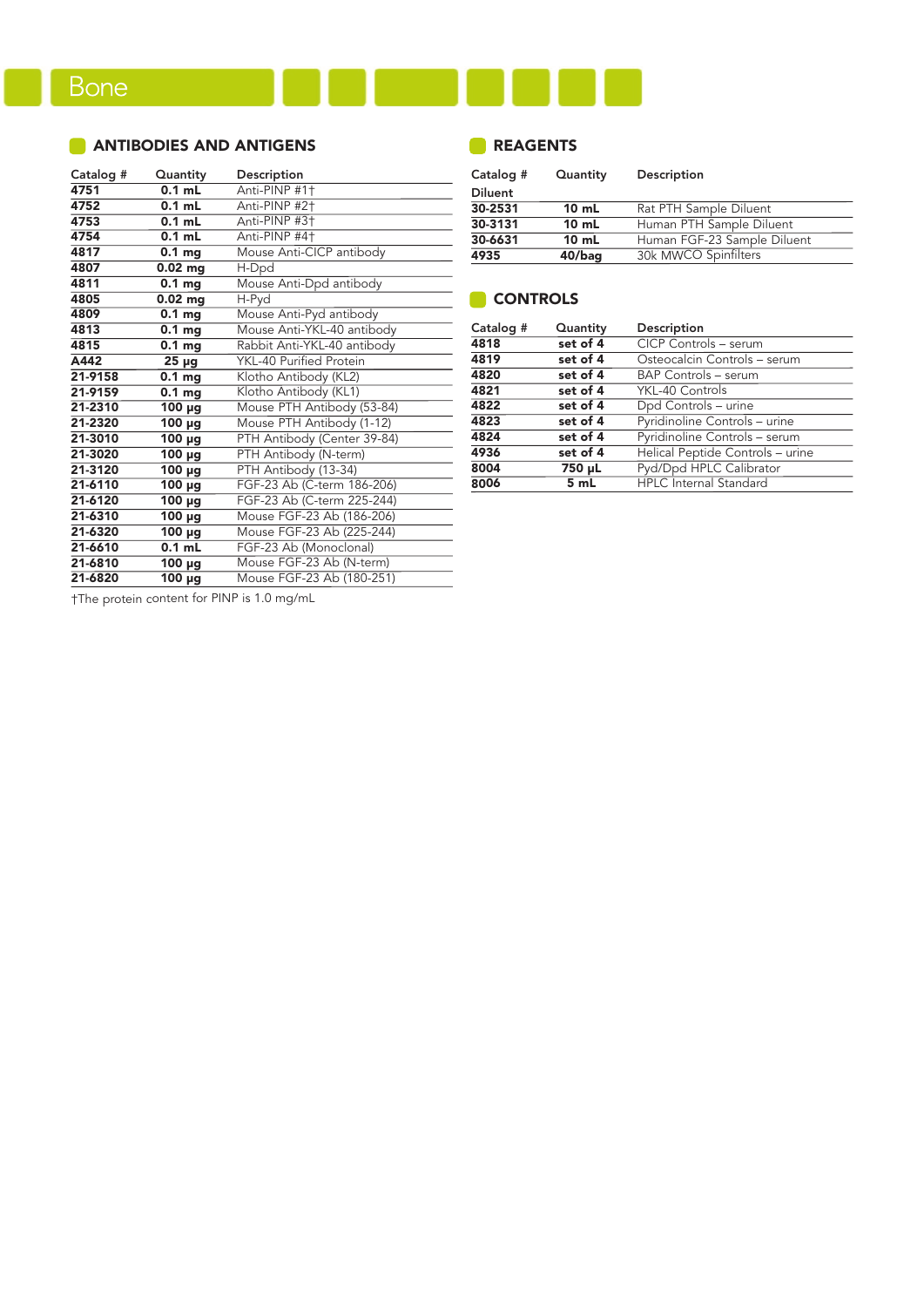|                                               | <b>BAP</b>                                                                                           | <b>DPD</b>                                                                                                                                         | <b>PYD</b>                                                                                                                                               | <b>Vitamin D</b>                     | <b>TRAP5b</b>                                                                                                                                                                              | <b>OC</b>                    | <b>CICP</b>                                        | <b>Serum PYD</b>                         | <b>YKL-40</b>                                                                                                                 |
|-----------------------------------------------|------------------------------------------------------------------------------------------------------|----------------------------------------------------------------------------------------------------------------------------------------------------|----------------------------------------------------------------------------------------------------------------------------------------------------------|--------------------------------------|--------------------------------------------------------------------------------------------------------------------------------------------------------------------------------------------|------------------------------|----------------------------------------------------|------------------------------------------|-------------------------------------------------------------------------------------------------------------------------------|
|                                               | <b>IVD</b>                                                                                           | <b>IVD</b>                                                                                                                                         | <b>IVD</b>                                                                                                                                               | <b>IVD</b>                           | <b>IVD</b>                                                                                                                                                                                 | <b>IVD</b>                   | <b>IVD</b>                                         | <b>RUO</b>                               | <b>RUO</b>                                                                                                                    |
| <b>Marker</b>                                 | Bone specific<br>alkaline<br>phosphatase<br>(BAP)                                                    | Deoxypyridinoline<br>(DPD)                                                                                                                         | Pyridinoline<br>(PYD)                                                                                                                                    | 25-OH Vitamin D                      | Tartrate-resistant<br>acid phosphatase<br>isoform 5b                                                                                                                                       | Intact<br>Osteocalcin        | Type I Collagen<br>C-Terminal                      | Pyridinoline<br>(PYD)                    | Human cartilage<br>glycoprotein 39<br>$(YLK-40)$                                                                              |
| Cat. No.                                      | 8012 (CE)                                                                                            | 8007 (CE)                                                                                                                                          | 8010 (CE)                                                                                                                                                | 8046 (CE)                            | 8036 (CE)                                                                                                                                                                                  | 8002 (CE)                    | 8003 (CE)                                          | 8019                                     | 8020                                                                                                                          |
| <b>Tests Per Kit</b>                          | 96 wells                                                                                             | 96 wells                                                                                                                                           | 96 wells                                                                                                                                                 | 96 wells                             | 96 wells                                                                                                                                                                                   | 96 wells                     | 96 wells                                           | 96 wells                                 | 96 wells                                                                                                                      |
| <b>Bone/Joint</b><br><b>Activity</b>          | Formation                                                                                            | Resorption                                                                                                                                         | Resorption                                                                                                                                               | Resorption                           | Resorption                                                                                                                                                                                 | Formation                    | Collagen<br>Synthesis                              | Resorption                               | Rheumatoid<br>Arthritis                                                                                                       |
| <b>Specimen Volume</b>                        | Serum 20 uL                                                                                          | Urine 50 uL                                                                                                                                        | Urine 50 uL                                                                                                                                              | Serum 50 µL                          | Serum/Heparin Plasma<br>$50 \mu L$                                                                                                                                                         | Serum 25 µL                  | Serum 25 µL                                        | Serum 25 µL                              | Serum/EDTA<br>Plasma 20 µL                                                                                                    |
| <b>Limit of Detection</b>                     | $0.7$ U/L                                                                                            | $1.1$ nmol/L                                                                                                                                       | 7.5 nmol/L                                                                                                                                               | $2.81$ ng/mL                         | $0.24$ U/L                                                                                                                                                                                 | $0.45$ ng/mL                 | $0.2$ ng/mL                                        | $0.4$ nmol/L                             | $5.4 \text{ ng/mL}$                                                                                                           |
| <b>Lower Limit of</b><br><b>Quantitation</b>  | $2$ U/L                                                                                              | 3 nmol/L                                                                                                                                           | 15 nmol/L                                                                                                                                                | $4.32$ ng/mL                         | <b>NA</b>                                                                                                                                                                                  | <b>NA</b>                    | $1$ ng/mL                                          | <b>NA</b>                                | <b>NA</b>                                                                                                                     |
| <b>Upper Limit of</b><br><b>Quantitation</b>  | 140 U/L                                                                                              | 300 nmol/L                                                                                                                                         | 750 nmol/L                                                                                                                                               | <b>NA</b>                            | <b>NA</b>                                                                                                                                                                                  | <b>NA</b>                    | 80 ng/mL                                           | <b>NA</b>                                | <b>NA</b>                                                                                                                     |
| <b>Intra-Assay</b><br>Variation (CV)          | $3.9 - 5.8%$                                                                                         | $4.3 - 8.4%$                                                                                                                                       | $6.6 - 9.9%$                                                                                                                                             | $2.5 - 7.8%$                         | $1.9 - 2.2%$                                                                                                                                                                               | 4.8-10.0%                    | $5.5 - 6.8%$                                       | $6.3 - 14.8%$                            | 5.6-6.6%                                                                                                                      |
| <b>Inter-Assay</b><br>Variation (CV)          | $5.0 - 7.6%$                                                                                         | $3.1 - 4.8%$                                                                                                                                       | 3.9-11.2%                                                                                                                                                | $4.3 - 9.2%$                         | $2.0 - 3.0%$                                                                                                                                                                               | 4.8-9.8%                     | $5 - 7%$                                           | 8.7-11.6%                                | $6.0 - 7.0%$                                                                                                                  |
| <b>Animal</b><br>Crossreactivity <sup>t</sup> | Rb, Cm, Rm,<br>B, P, D, S,<br>G, C, H                                                                | R, M, Gp, Rb,<br>Cm, Rm, Sm,<br>B, P, D, S, C, H                                                                                                   | R, M, Gp, Rb,<br>Cm, Rm,<br>P, D, S, H                                                                                                                   | None                                 | None                                                                                                                                                                                       | Gp, Rb, Cm,<br>P, S, G, C, H | Rb, Cm, Rm,                                        | R, M, Gp, Rm,<br>B, P, D, C, H, Ct       | B, Cm, Rm                                                                                                                     |
| <b>No. of Standards</b>                       | 6                                                                                                    | 6                                                                                                                                                  | 6                                                                                                                                                        | 6                                    | 5                                                                                                                                                                                          | 6                            | 6                                                  | $\mathbf{1}$                             | 6                                                                                                                             |
| <b>No. of Controls</b>                        | $\overline{2}$                                                                                       | 2                                                                                                                                                  | $\overline{2}$                                                                                                                                           | 2                                    | $\overline{2}$                                                                                                                                                                             | $\overline{2}$               | $\overline{2}$                                     | $\overline{2}$                           | $\overline{2}$                                                                                                                |
| <b>Total Assay Time</b>                       | 3.5 hrs                                                                                              | 3 hrs                                                                                                                                              | 4 hrs                                                                                                                                                    | 3 hrs                                | 2 hrs                                                                                                                                                                                      | 3.6 hrs                      | 4 hrs                                              | 20-26 hrs                                | 3 hrs                                                                                                                         |
| <b>Sample Values</b>                          | <b>Females</b><br>(Ages 25-44)<br>11.6-29.6 U/L<br><b>Males</b><br>$(Ages \geq 25)$<br>15.0-41.3 U/L | <b>Females</b><br>(Ages 25-44)<br>3.0-7.4 nmol<br>DPD/nmol<br>Creatinine<br><b>Males</b><br>(Ages 25-55)<br>2.3-5.4 nmol<br>DPD/nmol<br>Creatinine | <b>Females</b><br>(Aqes > 25)<br>(premenopausal)<br>16.0-37.0 nmol<br>PYD/mmol<br>Creatinine<br><b>Males</b><br>12.8-25.6 nmol<br>PYD/mmol<br>Creatinine | Adult<br>$(21-92)$<br>4.9-88.6 ng/mL | <b>Females</b><br>(Ages 30-44)<br>(premenopausal)<br>$2.9 \pm 1.4$ U/L<br>$(Ages \ge 50)$<br>(postmenopausal)<br>$4.3 \pm 1.5$ U/L<br><b>Males</b><br>$(Ages \ge 20)$<br>$4.0 \pm 1.4$ U/L | Adult<br>3.7-10.0 ng/mL      | Adult<br>69-103 ng/mL<br>Children<br>110-966 ng/mL | Adult<br>$(25 - 55)$<br>1.09-2.79 nmol/L | Adult<br>(EDTA Plasma)<br>20-130 ng/mL<br><b>Females</b><br>(Serum)<br>25-93 ng/mL<br><b>Males</b><br>(Serum)<br>24-125 ng/mL |

†**Crossr<mark>eactivity:</mark> (R) Rat, (M) Mouse, (Gp) Guinea Pig, (Rb) Rab**bit, (Cm) Cynomolgous monkey, (Rm) Rhesus monkey, (Sm) Squirrel monkey, (B) Baboon, (P) Pig, (D) Dog, (S) Sheep, (G) Goat, (C) Cow, (H) Horse, (Ct) Cat, (Ch) Chimpanzee, (Sq) Squirrel \* NA: Not Available